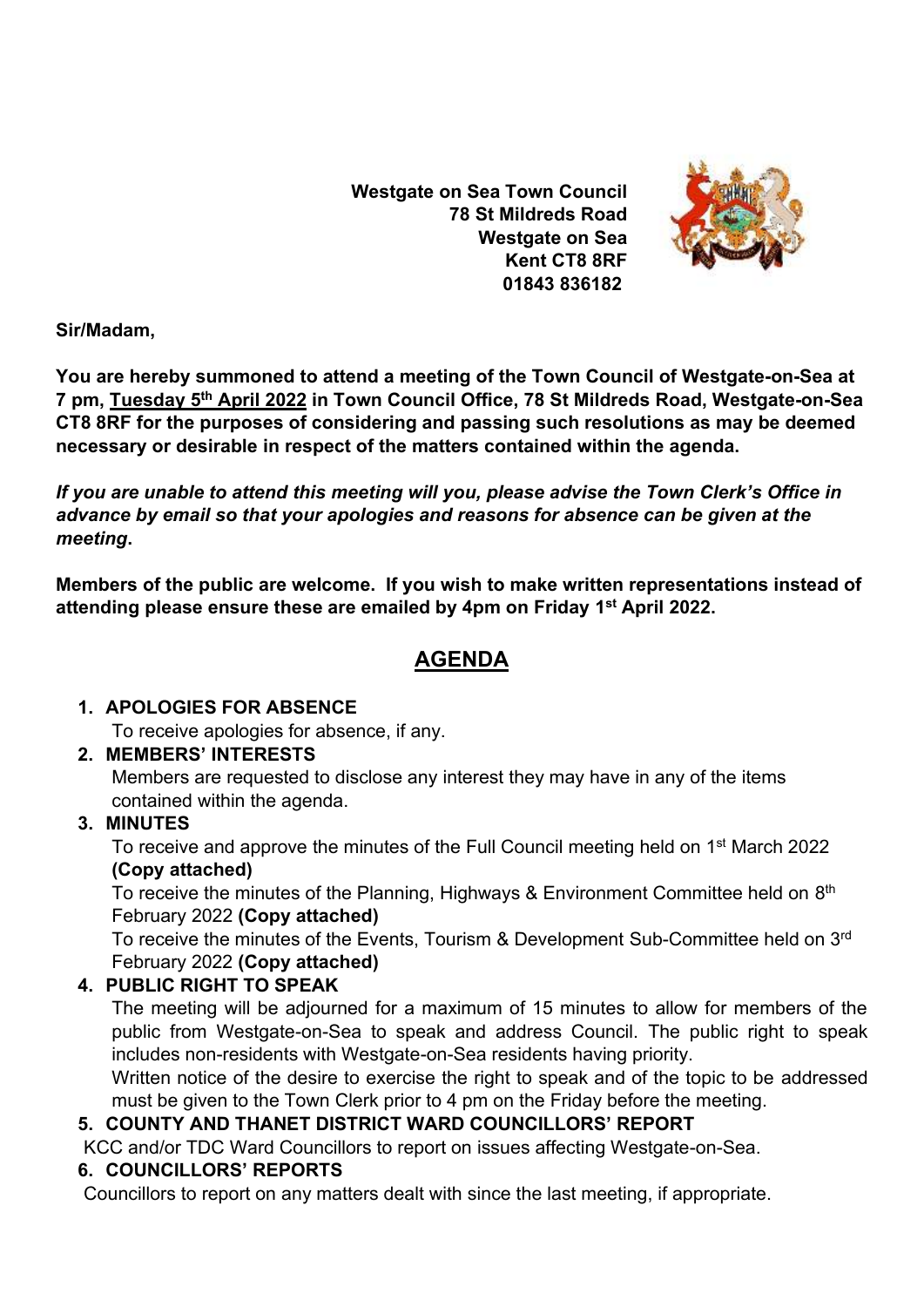## **7. TOWN CLERK REPORT**

Town Clerk to report on items since the last meeting.

#### **8. FINANCE REPORTS**

- **a.** Bank reconciliations 28.02.22 be received
- **b.** Payment and Receipt Reports 28.02.22 be received
- **c.** Receipts and Payments by Budget Heading 28.02.22 be received
- **d.** Annual Budget by Combined Account Code to end of February 2022 be received
- **e.** Budget Forecast Report to end of February 2022 be received

## **9. FACEBOOK PAGE POTENTIAL "PASSING OFF" OF TOWN COUNCIL**

Town Clerk to report to Members on concerns that the Westgate-on-Sea Town Council Discussion Group Facebook page is perceived by some residents as the official Facebook page for the Town Council: **Decision required**

# **10.PROPOSED NEW POLICY FOR THE TOWN COUNCIL – ENVIRONMENT POLICY**

Town Clerk to share a final draft Environment Policy with Members and invite proposed adoption by Council: **Decision required**.

## **11.POLICY REVIEW**

Town Clerk to provide draft policies for debate, as recommended by the HR Committee:

- **a)** Data Protection Policy
- **b)** Lone Working Policy
- **c)** Health and Safety Policy
- **d)** Councillors Email Policy
- **e)** Website Policy
- **f)** Training & Development Policy

Members invited to resolve the adoption of these policies: **Decision required**

# **12.MEETING DATES FOR 2022/2023**

Town Clerk to provide a report to Members with a proposed meeting schedule for 2022/23: **Decision required**

# **13.PROPOSAL FOR POTENTIAL TWINNING WITH PRZEMYSL IN POLAND**

Town Clerk to report on the twinning process and the benefits following an approach from a local resident with support of the Chairman to explore the potential twinning with Przemysl which is located on the Ukrainian/Polish border: **Decision required**

# **14.LOCAL COUNCIL AWARD SCHEME UPDATE**

Following the success of the application for Foundation status for the Town Council, the Town Clerk would like to propose that the Town Council prepare for the next application round and seek the Quality status from the LCAS which is the next award: **Decision required**

# **15.PAYMENT AUTHORISING FOR UNITY TRUST BANK**

Town Clerk invites nominations for two Town Councillors to function as signatories for the Town Council payments from the Unity Trust Bank accounts: **Decision required**

## **16.MEMBERSHIP OF HUMAN RESOURCES COMMITTEE**

Members are invited to nominate an additional member for the HR Committee: **Decision required**

# **EXCLUSION OF PRESS AND PUBLIC**

Council is requested to pass a resolution to exclude Press and Public from the remainder of the meeting pursuant to section 1(2) of the Public Bodies (Admission to Meetings Act) 1960, because of the confidential nature of the business to be transacted, the public will be asked